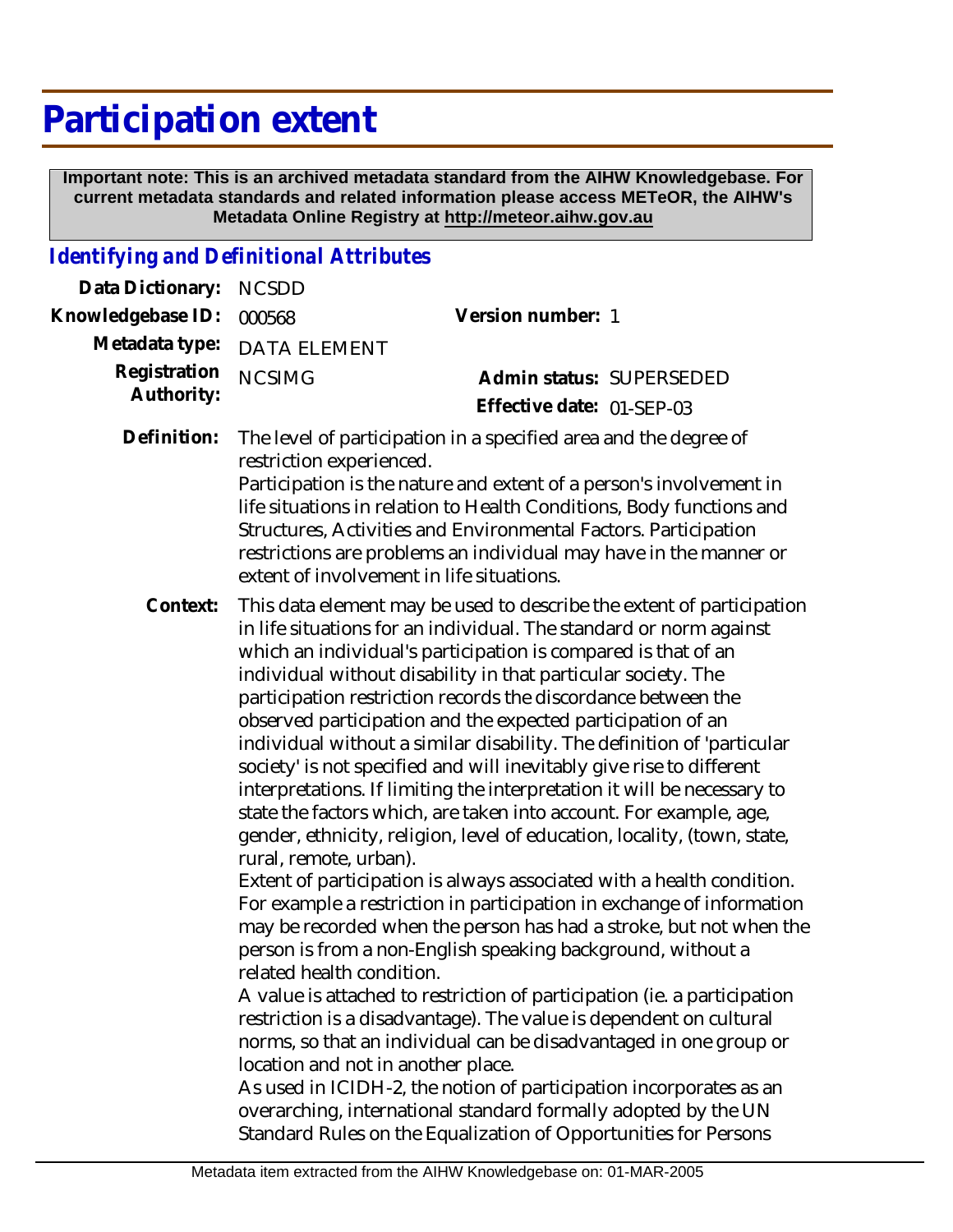with Disabilities (WHO, 1994). The purpose of the Rules is to ensure that people with disabilities, as members of their societies, may exercise the same rights and obligations as others. The equalisation of opportunities for persons with disabilities is an essential contribution in the general and worldwide effort to mobilise human resources.

This data element contributes to the definition of the concept Disability and gives an indication of the experience of disability for a person.

#### *Relational and Representational Attributes*

| Datatype: Numeric           |      |                                    |
|-----------------------------|------|------------------------------------|
| Representational<br>form:   | CODE |                                    |
| Representation N<br>layout: |      |                                    |
| Minimum Size: 1             |      |                                    |
| Maximum Size: 1             |      |                                    |
| Data Domain: 0              |      | Not applicable                     |
|                             |      | <b>Full participation</b>          |
|                             | 2    | Mild participation restriction     |
|                             | 3    | Moderate participation restriction |
|                             | 4    | Severe participation restriction   |
|                             | 5    | Complete participation restriction |
|                             | 9    | Not stated/inadequately described  |

## Guide For Use: Participation and participation restrictions are classified in the

ICIDH-2, 1999. Refer to the Information Annexe - Disability for further details.

This data element gives an external rating of the extent of restriction in participation, in terms of duration, frequency, manner or outcome. The coding is used with specified areas of participation. For example 'mild restriction of participation in mobility'.

Not applicable is recorded when participation in a life area is not relevant, such as military service for an infant.

Full participation is recorded if a person is involved in this life situation to the extent expected of an individual without disability.

Mild participation restriction is recorded where the level of participation of the person is similar but less than the participation of an individual without disability.

Moderate participation restriction is recorded when the level of participation when compared to that of an individual without disability is reasonably restricted.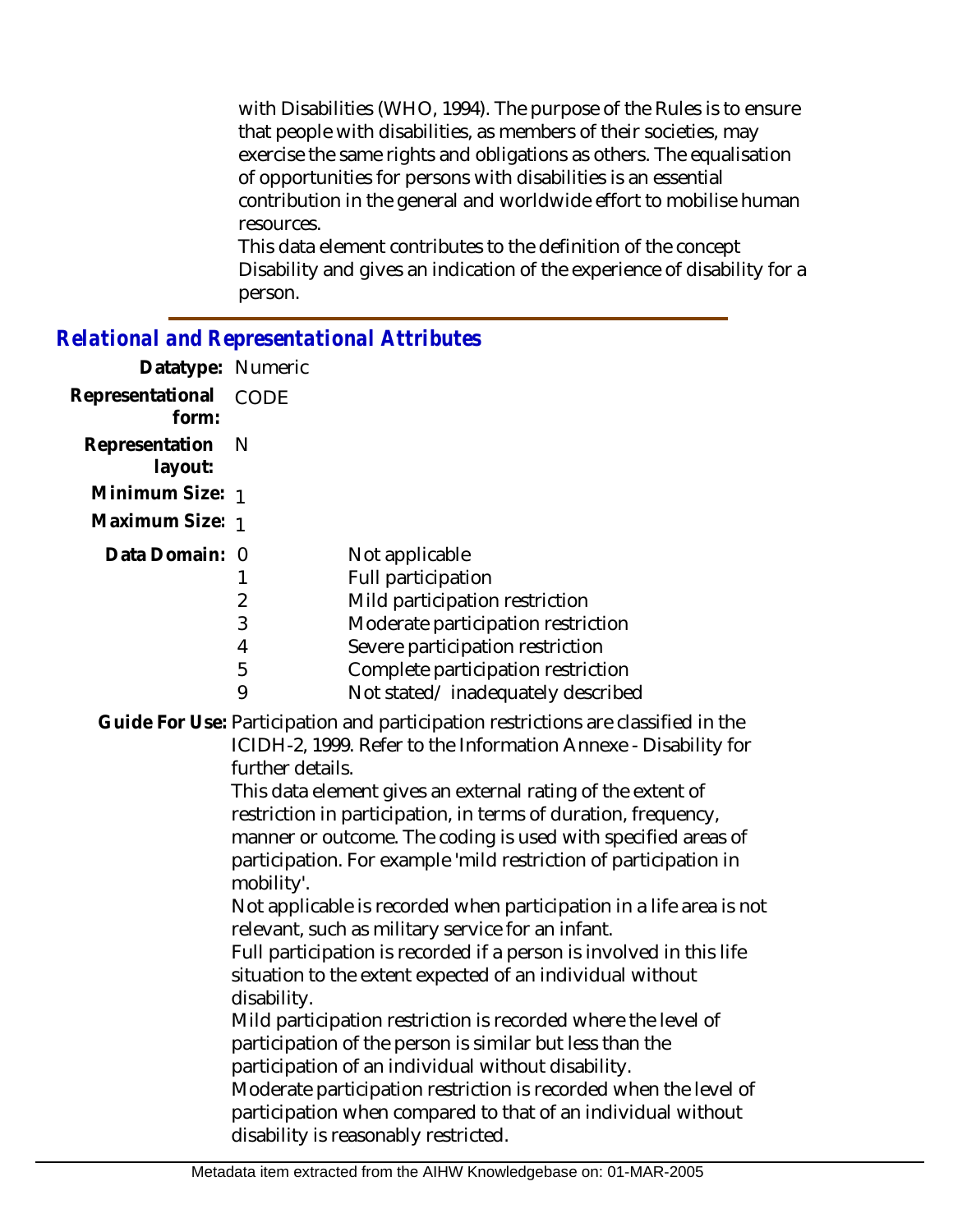Severe participation restriction is recorded when the restriction to participation is high or extreme when compared to that of an individual without disability.

Complete participation restriction is recorded when the person does not participate in this life situation

Not stated/inadequately described is recorded when there is insufficient information to record extent of participation in any other class.

Collection Methods: This coding is used in conjunction with specified Participation areas. For example a 'mild restriction in participation in exchange of information'.

The area in which an individual experiences a participation restriction is indicated in the data element 'Participation areas'. The extent of and level of satisfaction with participation in a given area are indicated in 'Participation extent' and 'Participation-satisfaction level'.

Related metadata: relates to the data element Assistance with activity version 1 relates to the data element Body functions version 1 relates to the data element Body structures version 1 relates to the data element Activity - level of difficulty version 1 relates to the data element concept Disability version 1 relates to the data element Disability grouping - Australian national version 1 relates to the data element Disability grouping - International version 1 relates to the data element Environmental factors version 1 relates to the data element Impairment extent version 1 relates to the data element Environmental factors - extent of influence version 1 relates to the data element Activity areas version 1 is used in conjunction with Participation areas version 1 is used in conjunction with Participation satisfaction level version 1 has been superseded by Participation extent version 2

### *Administrative Attributes*

**Source Document:** ICIDH-2, 1999 **Source Organisation:** World Health Organization

> Comments: Disability is a multi-dimensional and complex concept, which has been described in three dimensions (WHO, 1999): Body structures and functions/impairments, Activity/activity limitation and Participation/participation restriction. Environmental factors interact with all dimensions of functioning and disability. All disability is associated with a health condition, disease or injury.